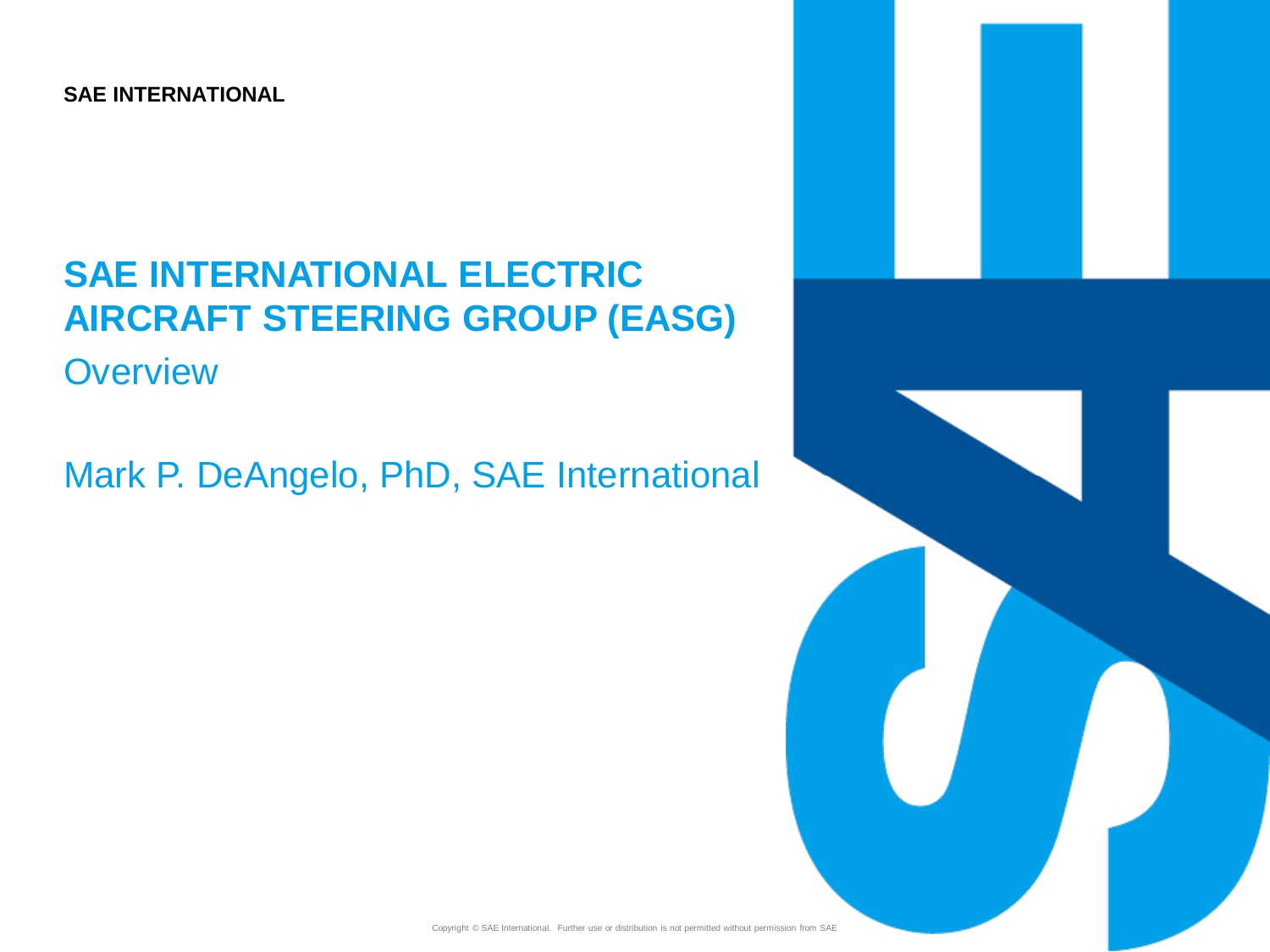**The Electric Aircraft Steering Group strategically identifies, landscapes, and coordinates the various standardization activities necessary to support full-electric and more-electric aircraft applications at the top level system, subsystem, and component levels.**

> **Next meetings: Monthly Virtual April 18-19 Friedrichshafen, Germany**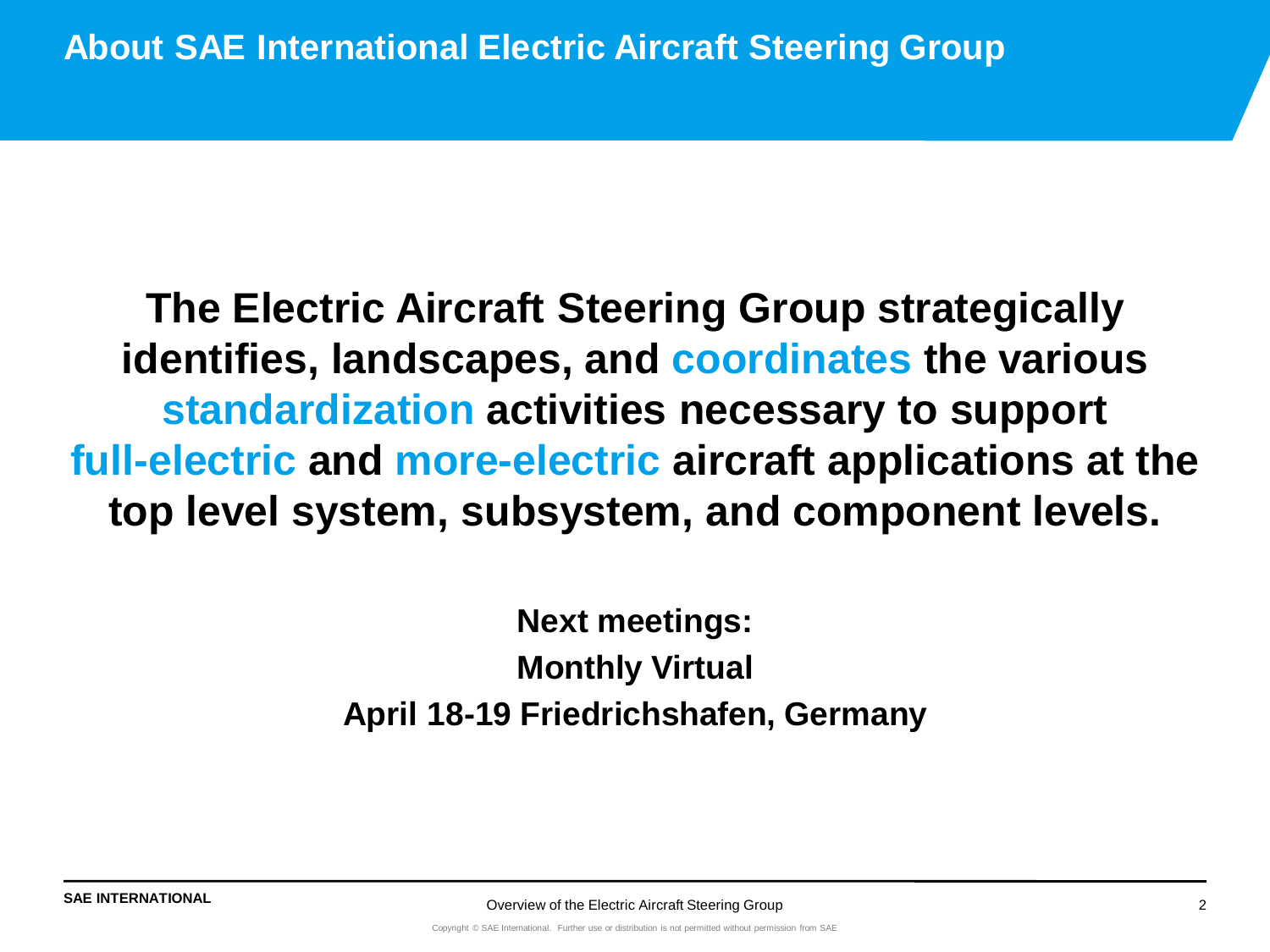### **Scope Topics**

- **Compliance**
- **Safety**
- **Power Electronics & Modular Open Architectures**
- **More Electric Engine**
- **Energy Storage & Power Source**
- **Subsystems**
- **Hybrid/Electric Propulsion**
- **Supporting infrastructure**
- **Power generation & distribution**
- **Maintenance**
- **Operations**
- **Testing, V&V (Systems Engineering)**
- **Controls**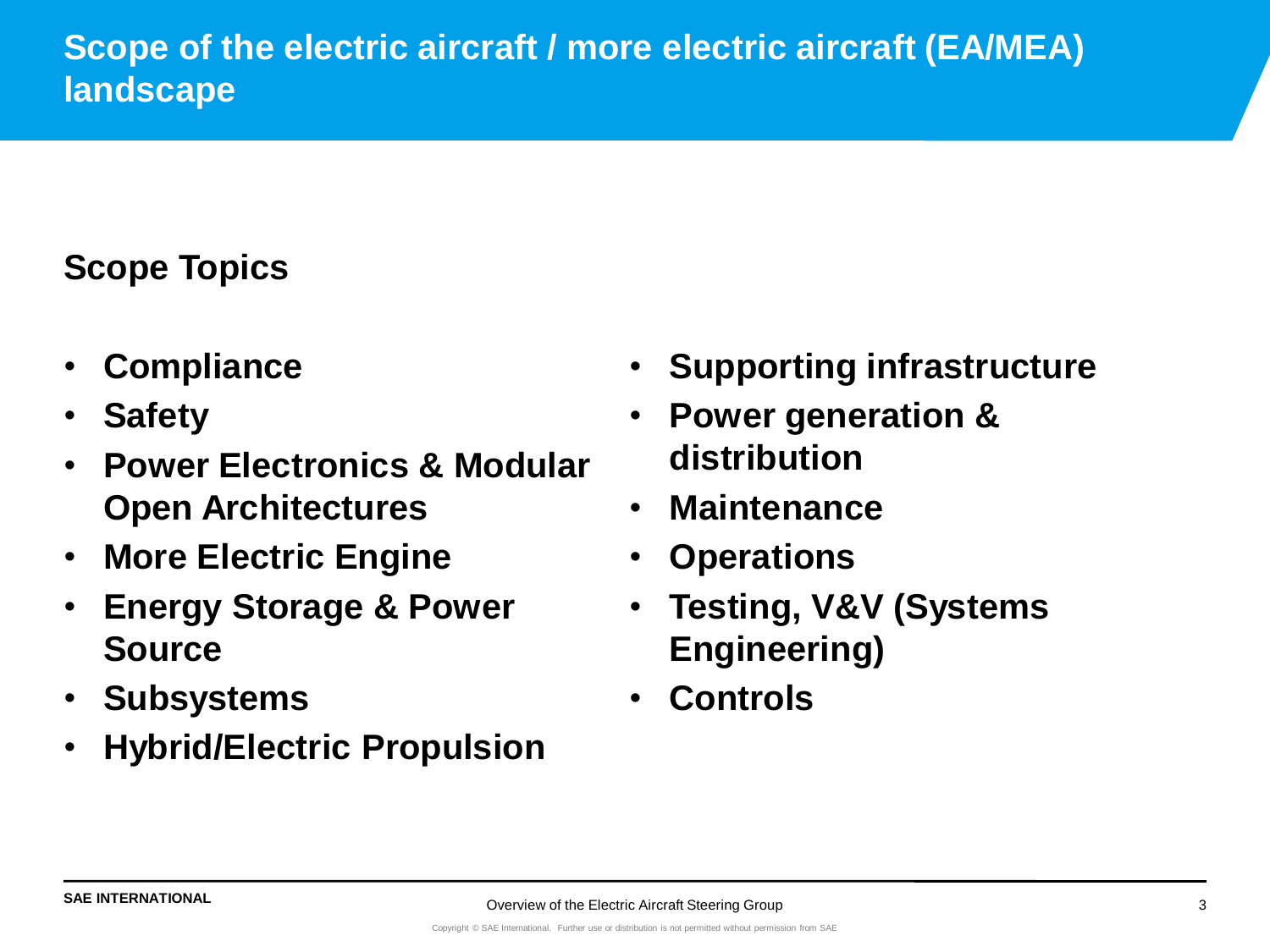### **EASG is coordinating new SAE standards developments in the following areas.**

- Adding provisions for MEA/EA to existing standards/recommended practices
- HIRF, Lightning, EMC/EMI (AE-4, AE-2)
- Crashworthiness (multiple committees)
- High voltage/power and electrical load characterization (AE-7, AE8)
	- AE-7 Aircraft High Voltage Workshop, March 20-22, 2018 Everett, WA
- Cooling (AC-9, E-36)
- Distributed propulsion (flight & engine controls, PLOC, …), (A-6, G-10, S-7)
- Actuation (A-6)
- Ground support & charging (AGE-3, HYBRID-EV )
- Energy storage (AE-7, VBSSC)
- Figures of merit & standardized measures (power density, efficiency, …)
- Autonomy (AS-4)
- Deicing (AC-9C)
- Reliability, life, PHM… (HM-1)
- Noise (A-21)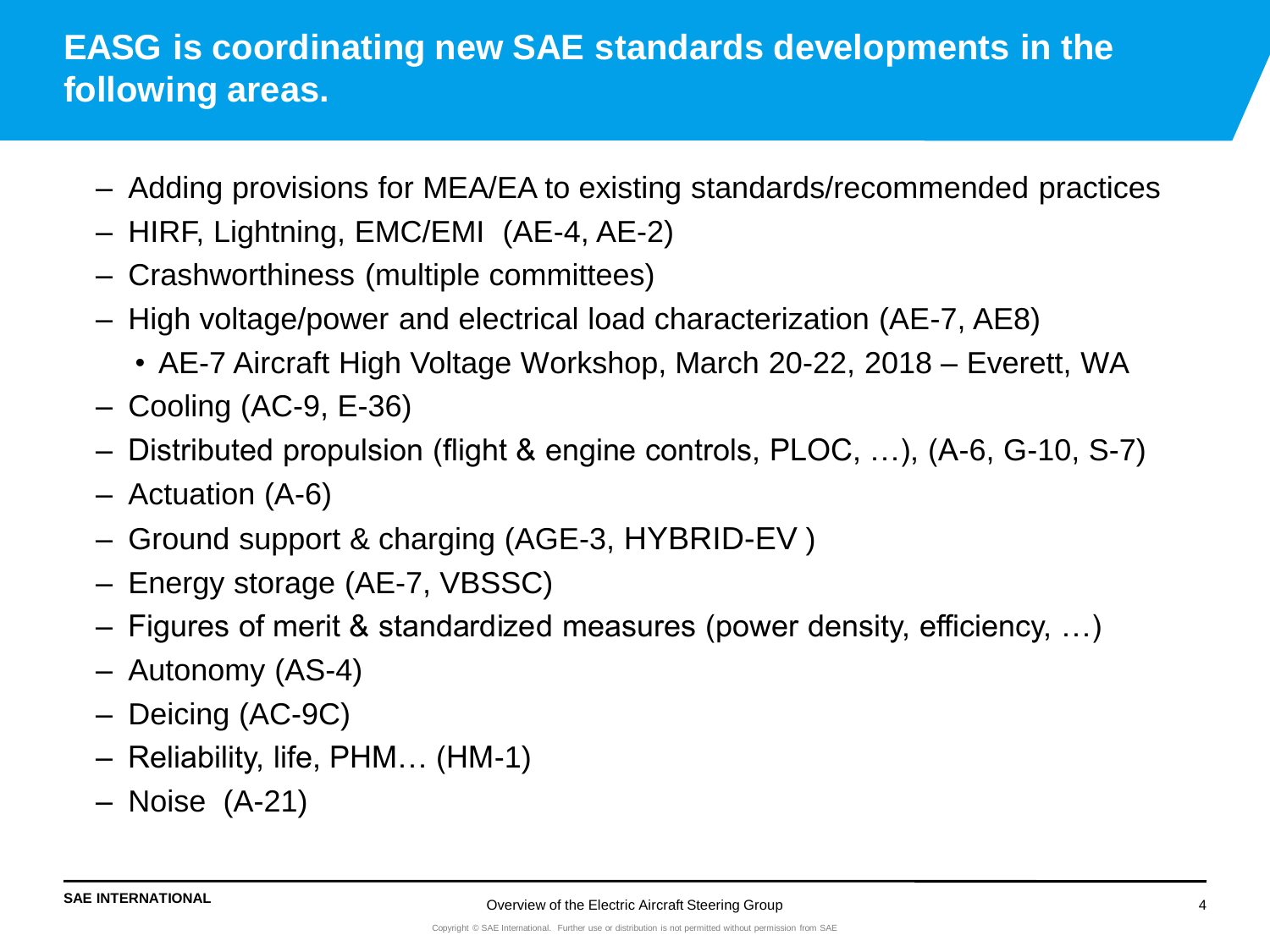**[AIR6127](http://standards.sae.org/air6127/) Managing Higher Voltages in Aerospace Electrical Systems [AIR6326](http://standards.sae.org/air6326/) Aircraft Electrical Power Systems, Modeling and Simulation, Definitions**

**[AS6349](http://standards.sae.org/as6349/) Minimum Performance Standard (MPS) for an Airborne AC to AC Converter**

**[AIR6198](https://www.sae.org/servlets/works/documentHome.do?docID=AIR6198&inputPage=wIpSdOcDeTaIlS&comtID=TEAAE7C) (WIP) Considerations for future more electric aircraft electric power systems [AIR6343](http://www.sae.org/servlets/works/documentHome.do?docID=AIR6343&inputPage=wIpSdOcDeTaIlS&comtID=TEAAE7B) (WIP) Design and Development of Rechargeable Aerospace Lithium Battery Systems [ARP5584A](https://www.sae.org/servlets/works/documentHome.do?docID=ARP5584A&inputPage=wIpSdOcDeTaIlS&comtID=TEAAE7B) (WIP) Document for Electric Power Management [AIR6897](https://www.sae.org/servlets/works/documentHome.do?docID=AIR6897&inputPage=wIpSdOcDeTaIlS&comtID=TEAAE7B) (WIP) Lithium Battery Systems – Prognostics and Health Management (w/ HM1) [AIR6505](http://www.sae.org/servlets/works/documentHome.do?docID=AIR6505&inputPage=wIpSdOcDeTaIlS&comtID=TEAAE7A) (WIP) Electrical Load Characterization**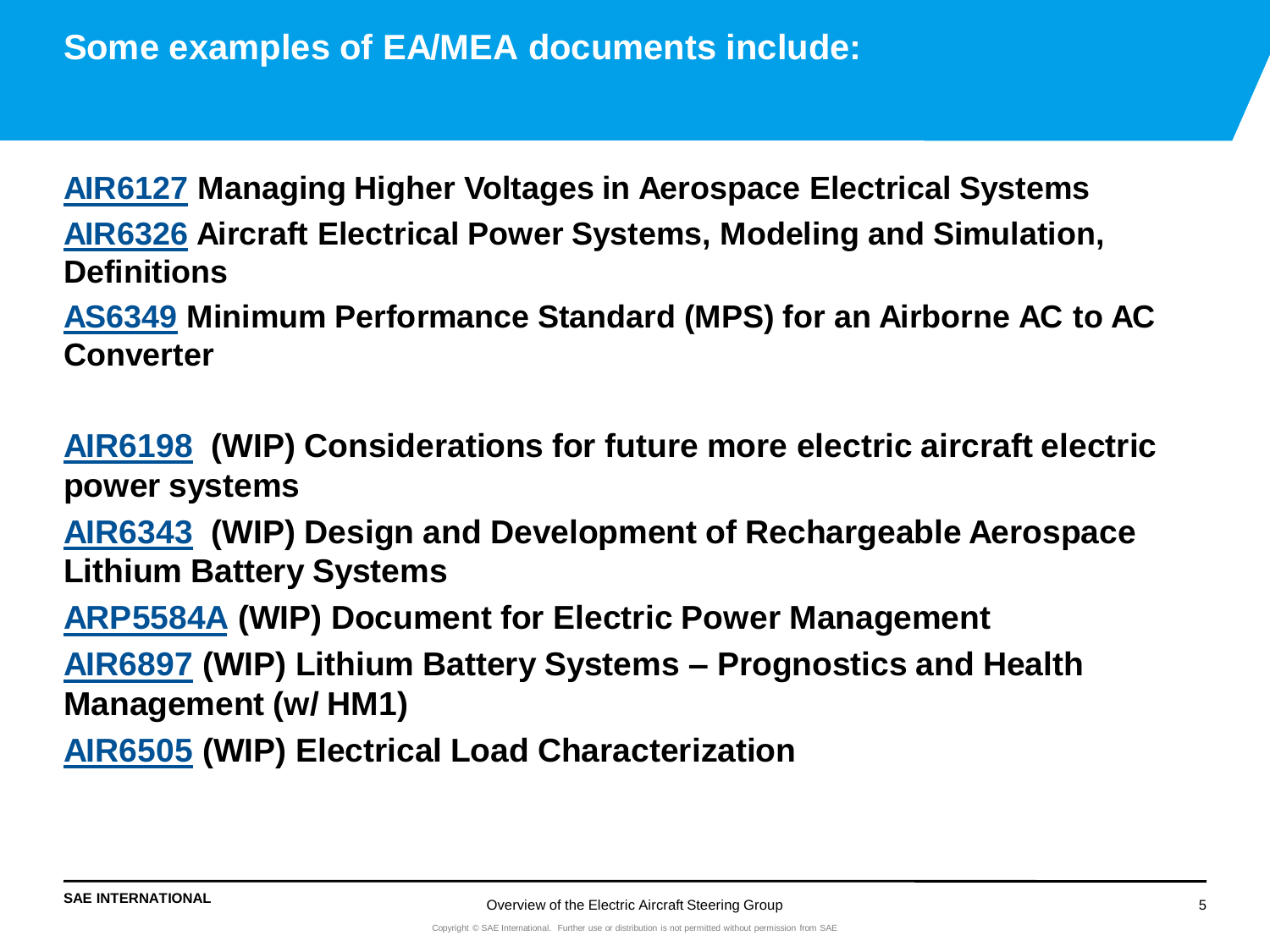### **Conclusions**

#### **EASG was started in 2015 and has been making steady progress.**

- Developing strategy and key topics
- Identifying gaps in standards and guidance documents
- Engaging key stakeholders
- Supporting Part/CS 23, 25, 27, 29, 33/E, APU
- Working relationships with GAMA and ASTM
- Delegating new standards work

#### **Attend the AE-7 Aircraft High Voltage Workshop, March 20-22, 2018!**

- Meeting registration is complimentary!
- Registration/Agenda/Meeting info available here:

<http://www.sae.org/servlets/works/committeeHome.do?comtID=TEAAE7>